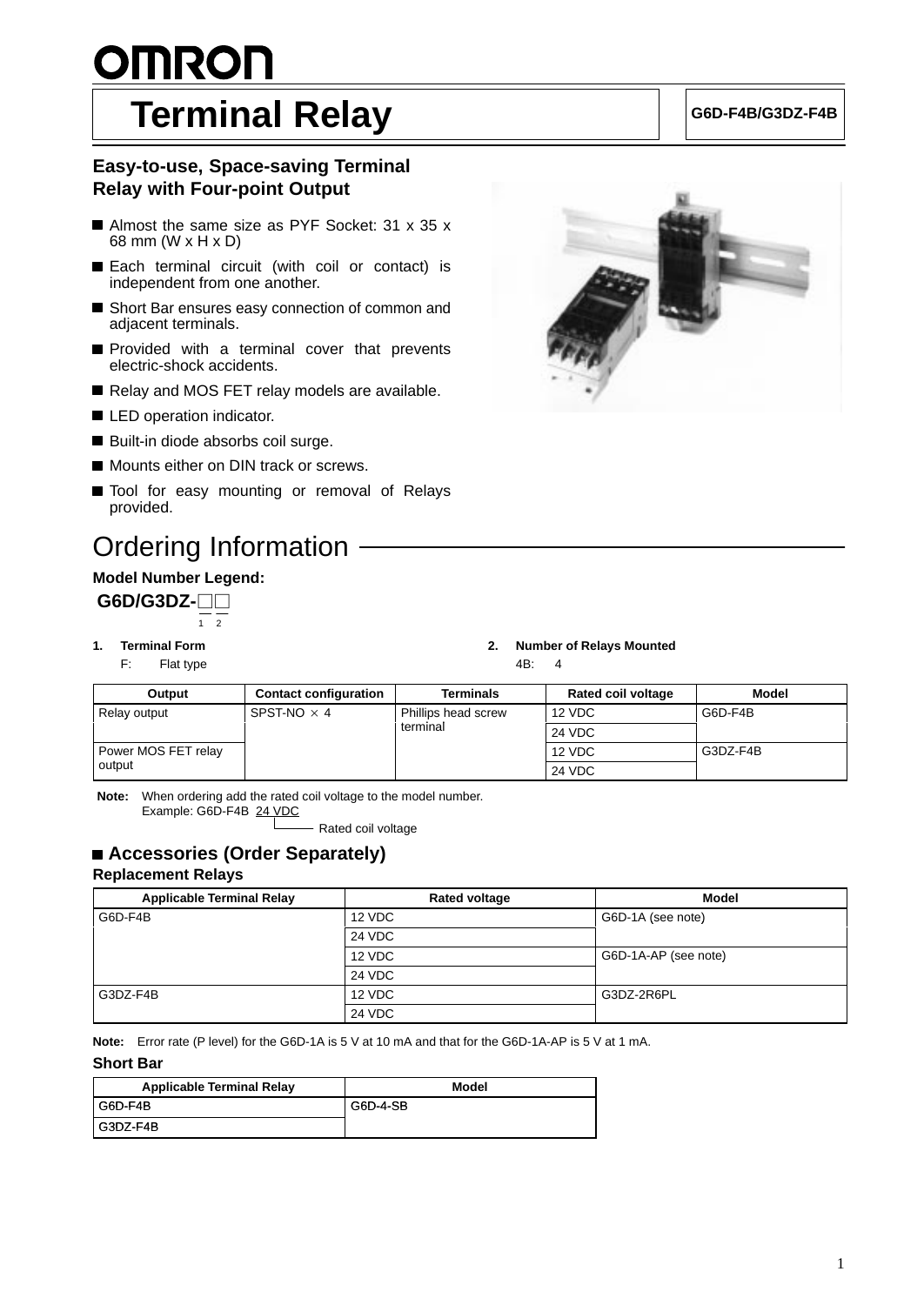# Specifications -

# **Ratings**

### **Coil Ratings (per G6D Relay)**

| <b>Rated voltage</b> | <b>Rated current</b> | <b>Coil resistance</b> | Must operate<br>voltage | <b>Must release</b><br>voltage | Max. voltage | Power<br>consumption |
|----------------------|----------------------|------------------------|-------------------------|--------------------------------|--------------|----------------------|
| 12 VDC               | 18.7 mA              | $720 \Omega$           | 70% max.                | 10% min.                       | 130%         | Approx. 200 mW       |
| <b>24 VDC</b>        | $10.5 \text{ mA}$    | 2.880 $\Omega$         | (see note 1)            |                                |              |                      |

**Note:** 1. The must operate voltage is 75% or less of the rated voltage if the Relay is mounted upside down.

2. Rated current and coil resistance were measured at a coil temperature of 23°C with a tolerance of ±10%.

3. Operating characteristics were measured at a coil temperature of 23°C.

4. The maximum allowable voltage is the maximum value of the allowable voltage range for the relay coil operating power supply. There is no continuous allowance.

5. The rated current includes the terminal's LED current.

### **Contact Ratings (per G6D Relay)**

| Item                                        | Resistive load ( $cos\phi = 1$ ) |
|---------------------------------------------|----------------------------------|
| <b>Rated load</b>                           | 3 A at 250 VAC, 3 A at 30 VDC    |
| <b>Rated carry current</b>                  | 5 A                              |
| Max. switching voltage                      | 250 VAC, 30 VDC                  |
| Max. switching current                      | 5 A                              |
| Max. permissible capacity (reference value) | 1,250 VA, 150 W                  |
| Error rate (reference value) (see note)     | 5 VDC, 1 mA                      |

**Note:** This value is for a switching frequency of 120 times per minute.

# **Power MOS FET Relay Specifications**

## **Input (per G3DZ Power MOS FET Relay)**

| <b>Rated voltage</b> | <b>Operating voltage</b> | Must operate<br>voltage level | Must release<br>voltage level | Input impedance    | <b>Rated current</b> |
|----------------------|--------------------------|-------------------------------|-------------------------------|--------------------|----------------------|
| 12 VDC               | 9.6 to 14.4 VDC          | 9.6 VDC max.                  | 1 VDC min.                    | 2 k $\Omega$ + 20% | 8.0 mA $\pm$ 20%     |
| <b>24 VDC</b>        | 19.2 to 28.8 VDC         | 19.2 VDC max.                 |                               | 4 k $\Omega$ ± 20% | 8.2 mA $\pm$ 20%     |

**Note:** The rated current includes the terminal's LED current.

### **Output (per G3DZ Power MOS FET Relay)**

| Load voltage                 | <b>Load current</b> | Inrush current |
|------------------------------|---------------------|----------------|
| 3 to 264 VAC<br>3 to 125 VDC | 100 µ to 0.3 A      | 6 A (10 ms)    |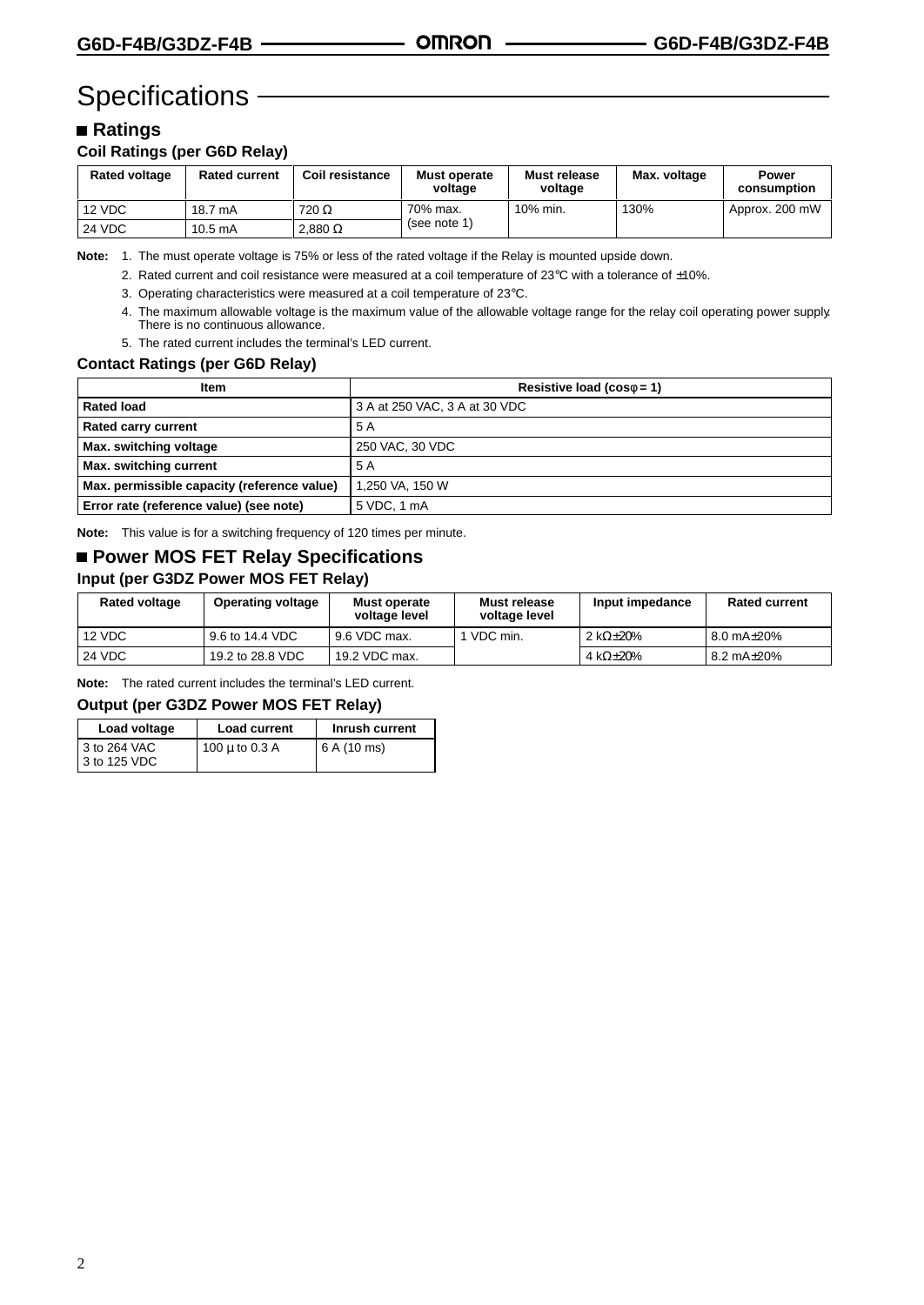## **Characteristics**

| <b>Item</b>                                                  | G6D-F4B                                                                                                                                                      |  |  |
|--------------------------------------------------------------|--------------------------------------------------------------------------------------------------------------------------------------------------------------|--|--|
|                                                              | <b>Relay output</b>                                                                                                                                          |  |  |
| Contact resistance (see note 2)                              | 100 m $\Omega$ max.                                                                                                                                          |  |  |
| Must operate time (see note 3)                               | $10$ ms max.                                                                                                                                                 |  |  |
| Release time (see note 3)                                    | 10 ms max.                                                                                                                                                   |  |  |
| <b>Insulation resistance</b>                                 | 1,000 M $\Omega$ min. (at 500 VDC)                                                                                                                           |  |  |
| Dielectric strength                                          | 2,000 VAC, 50/60 Hz for 1 min between coil and contacts.                                                                                                     |  |  |
|                                                              | 750 VAC, 50/60 Hz for 1 min between contacts of same polarity                                                                                                |  |  |
| Impulse withstand voltage (between<br>coil and contacts)     | 4,000 V (1.2 $\times$ 50 µs)                                                                                                                                 |  |  |
| <b>Vibration resistance</b>                                  | Destruction: 10 to 55 Hz, 1.5-mm double amplitude<br>Malfunction: 10 to 55 Hz, 1.5-mm double amplitude                                                       |  |  |
| Destruction: 500 m/s <sup>2</sup><br><b>Shock resistance</b> |                                                                                                                                                              |  |  |
|                                                              | Malfunction: $100 \text{ m/s}^2$                                                                                                                             |  |  |
| Life expectancy                                              | Mechanical: 20,000,000 operations min. (at 18,000 operations/hr)                                                                                             |  |  |
|                                                              | 100,000 operations min. (3 A at 250 VAC, resistive load)<br>Electrical:<br>100,000 operations min. (3 A at 30 VDC, resistive load) (at 1,800 operations /hr) |  |  |
| <b>Ambient temperature</b>                                   | $-25^{\circ}$ C to 55 $^{\circ}$ C (with no icing)<br>Operating:<br>$-25^{\circ}$ C to 55 $^{\circ}$ C (with no icing)<br>Storage:                           |  |  |
| <b>Ambient humidity</b>                                      | Operating: 45% to 85%                                                                                                                                        |  |  |
| Weight                                                       | Approx. 65 g                                                                                                                                                 |  |  |

**Note:** 1. The above values are initial values.

- 2. Measurement condition: 1 A at 5 VDC
- 3. Ambient temperature condition: 23°C

| G3DZ-F4B<br><b>Item</b>      |                                                                                                                                 |  |
|------------------------------|---------------------------------------------------------------------------------------------------------------------------------|--|
|                              | Power MOS FET relay output                                                                                                      |  |
| Must operate time            | $10$ ms max.                                                                                                                    |  |
| Release time                 | $15$ ms max.                                                                                                                    |  |
| <b>Output ON-resistance</b>  | 2.4 $\Omega$ max.                                                                                                               |  |
| Leakage current at OFF state | 10 μA max. (at 125 VDC)                                                                                                         |  |
| <b>Insulation resistance</b> | 100 M $\Omega$ min. (at 500 VDC)                                                                                                |  |
| Dielectric strength          | 2,000 VAC, 50/60 Hz for 1 min between input and output terminals                                                                |  |
| <b>Vibration resistance</b>  | 10 to 55 Hz, 1.5-mm double amplitude                                                                                            |  |
| <b>Shock resistance</b>      | 500 m/s <sup>2</sup>                                                                                                            |  |
| <b>Ambient temperature</b>   | Operating: $-25^{\circ}$ C to 55 $^{\circ}$ C (with no icing)<br>$-25^{\circ}$ C to 55 $^{\circ}$ C (with no icing)<br>Storage: |  |
| <b>Ambient humidity</b>      | Operating: 45% to 85%                                                                                                           |  |
| Weight                       | Approx. 65 g                                                                                                                    |  |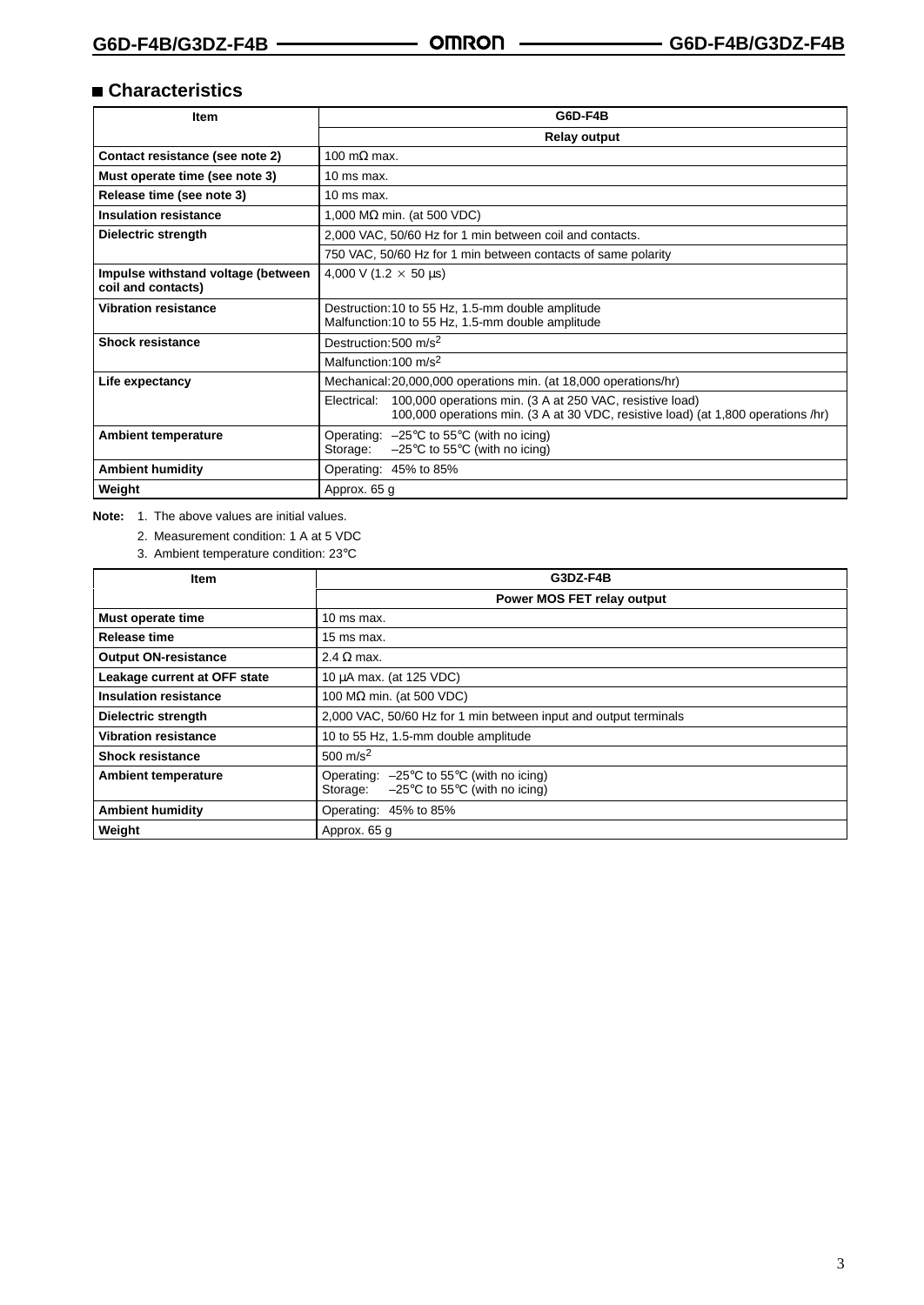# Engineering Data

# **G6D-F4B**





### **G3DZ-F4B**

**Load Current vs. Ambient Temperature Characteristics**



### **Inrush Current Resistivity**

Non-repetitive (Keep the inrush current to half the rated value

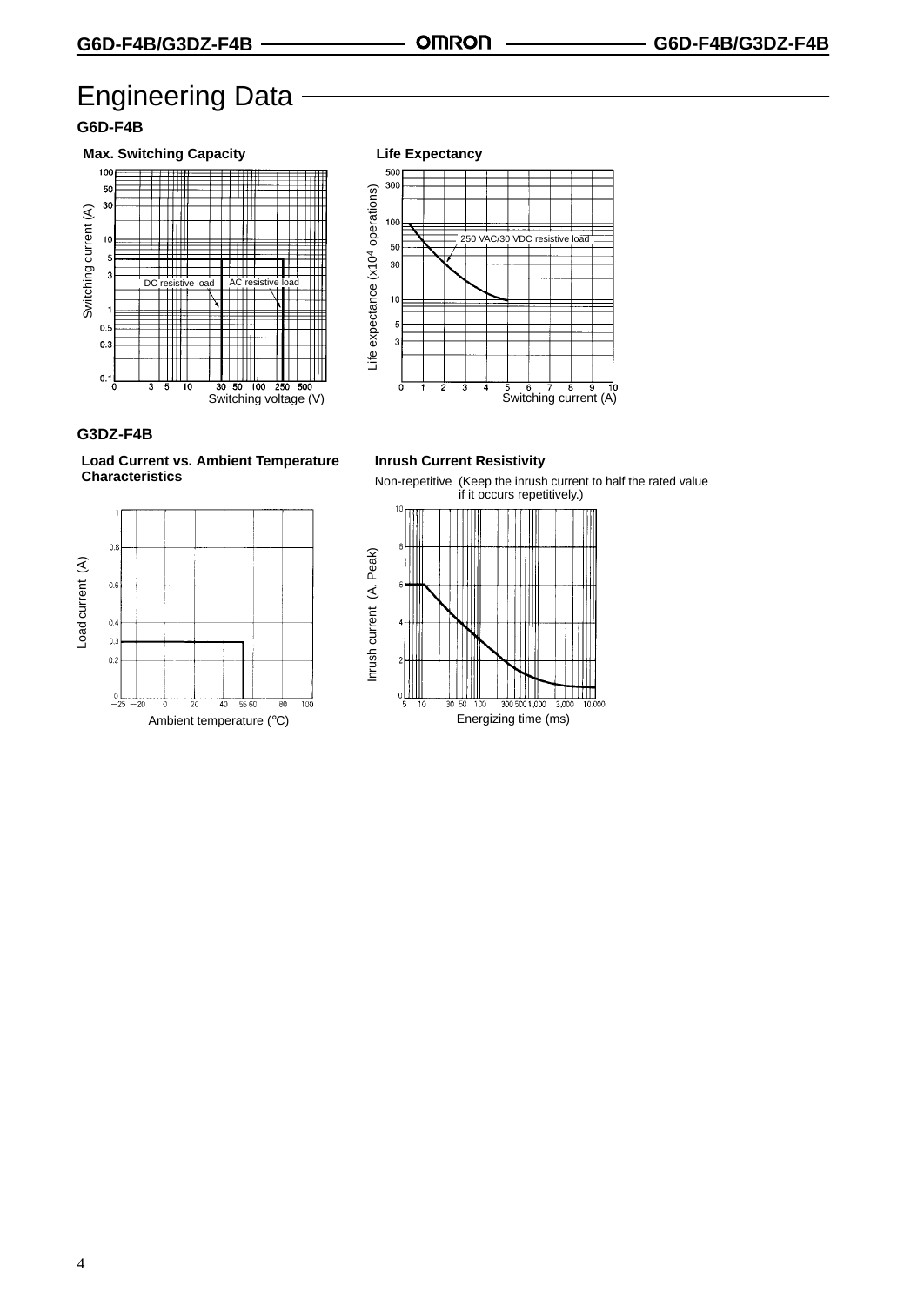# **Dimensions**

**Note:** All units are in millimeters unless otherwise indicated.

**G6D-F4B G3DZ-F4B**











**Note:** Make sure that the polarity of the coil is correct.

 **Accessories G6D-4-SB Short Bar**





니

| Applicable<br>model | Model    |
|---------------------|----------|
| G6D-F4B             | G6D-4-SB |
| G3DZ-F4B            |          |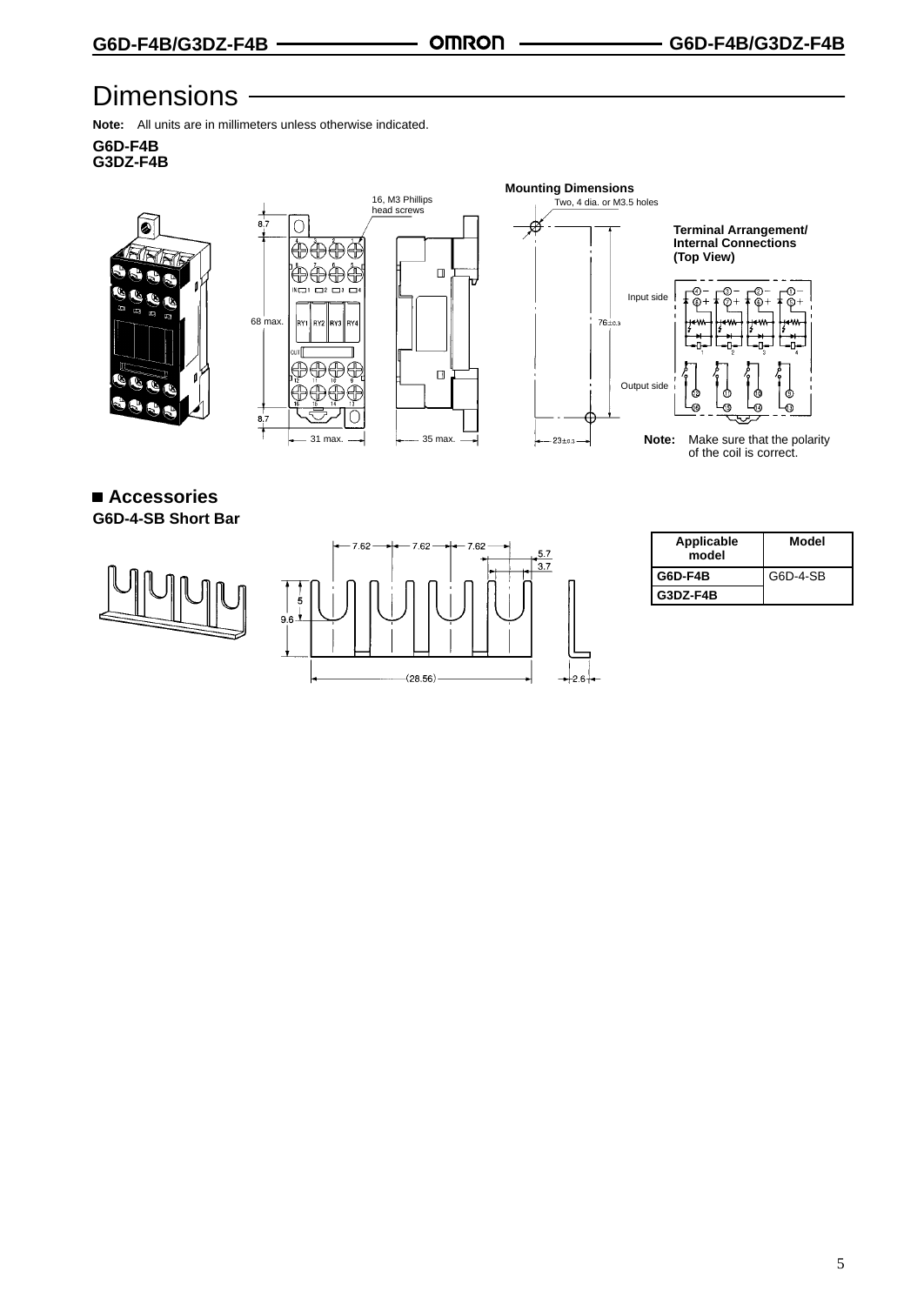# **Precautions**

### **Wiring**

Be sure to turn OFF the power when wiring the Unit and do not touch the charged terminals of the Unit. Otherwise, an electric shock may result.

Do not apply overvoltage to the input terminals. Otherwise, the Unit may malfunction or burn.

### **Relay Models**

Do not connect the Unit to loads exceeding the rated switching capacity (switching voltage or current). Otherwise, faulty insulation, contact weld, or faulty contact of Relays, or damage to Relays may result, or the Relays may malfunction or burn.

The life of Relays varies with the switching condition. Test the Relays under the actual operating conditions before using the Relays within the permissible switching frequency. The use of deteriorated Relays may result in the faulty insulation of the Relays or cause the Relays to burn.

Do not use the Unit in locations with inflammable gas. Otherwise, a fire or explosion due to the heat of the Relays or sparks from the Relays may result when they are switched.

### **SSR Output (Power MOS FET Relay Model)**

Do not connect the Unit to loads consuming a total current exceeding the rated output current of the Unit. Otherwise, the output element of the Unit may be damaged and a short or open-circuit malfunction may result.

If the Unit is connected to a DC inductive load, connect a diode to the Unit to protect the Unit from counter-electromotive voltage, otherwise the counter-electromotive voltage may damage the output element and a short or open-circuit malfunction may result.

### **Correct Use**

### **Mounting**

When mounting two or more Units, reduce the current and ON duty and provide an appropriate distance between the Units so that the ambient temperature will not exceed 55°C.

#### **Relay Replacement**

Use the Relay Removal Tool provided with the Unit to dismount a Relay.

Be sure to turn OFF the power to the Unit before replacing a Relay. When mounting a Relay, insert the Relay vertically so that the relay terminals will come in contact with the socket contact pins properly.

Do not mount Relays that are different to one another in voltage.

#### **Wiring**

Pay utmost attention not to make mistakes with the polarity of the input terminals.

### **Coil Voltage**

Make sure not to impose voltage exceeding the permissible voltage on the coil continuously.

Do not connect any inductive load in parallel to the coil input as shown in the following example or power supply with a surge voltage. Otherwise, the surge absorption diode will be damaged.

#### **Do Not Use the Following Circuit**



### **Handling**

Do not drop, shock, or vibrate the Unit excessively. Otherwise, damage to the Unit may result or the Unit may malfunction.

Make sure that all the Relays are properly mounted before use.

### **Screw Tightening Torque**

Tighten each terminal screw to a torque of 0.78 to 1.18N • m.

Tighten each mounting screw to a torque of 0.59 to 0.98  $N \cdot m$ .

#### **Installation Environment**

Do not install the Unit in the following locations. Otherwise, damage to the Unit may result or the Unit may malfunction.

Locations with direct sunlight.

Locations with an ambient temperature range not within –25°C to 55°C.

Locations with rapid temperature changes resulting in condensation or locations with relative humidity ranges not within 45% to 85%.

Locations with corrosive or inflammable gas.

Locations with excessive dust, salinity, or metal powder.

Locations with vibration or shock affecting the Unit.

Locations with water, oil, or chemical sprayed on the Unit.

### **Disassembly, Repair, and Modification**

Do not disassemble, repair, or modify the Unit. Otherwise, an electric shock may result or the Unit may malfunction.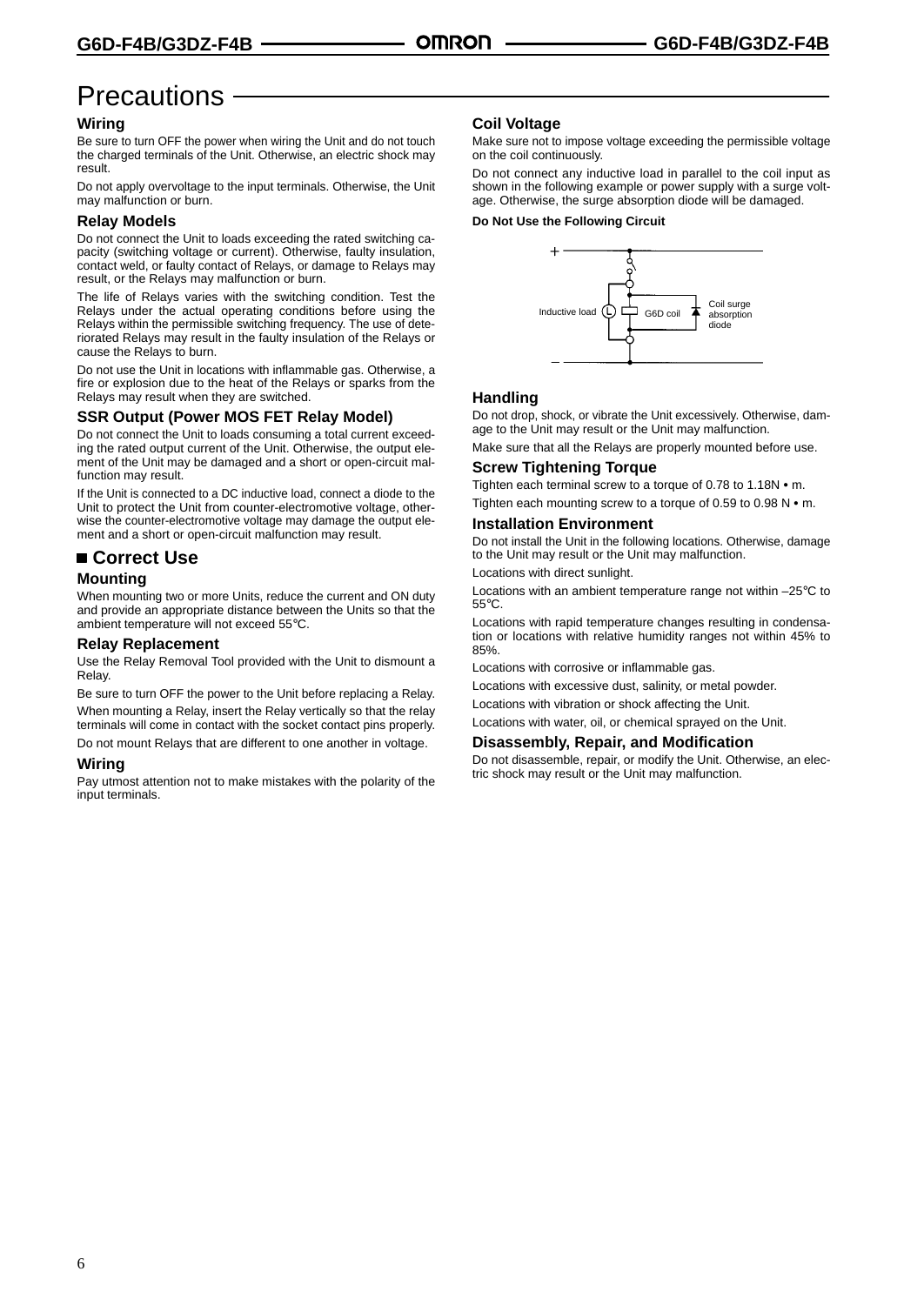7